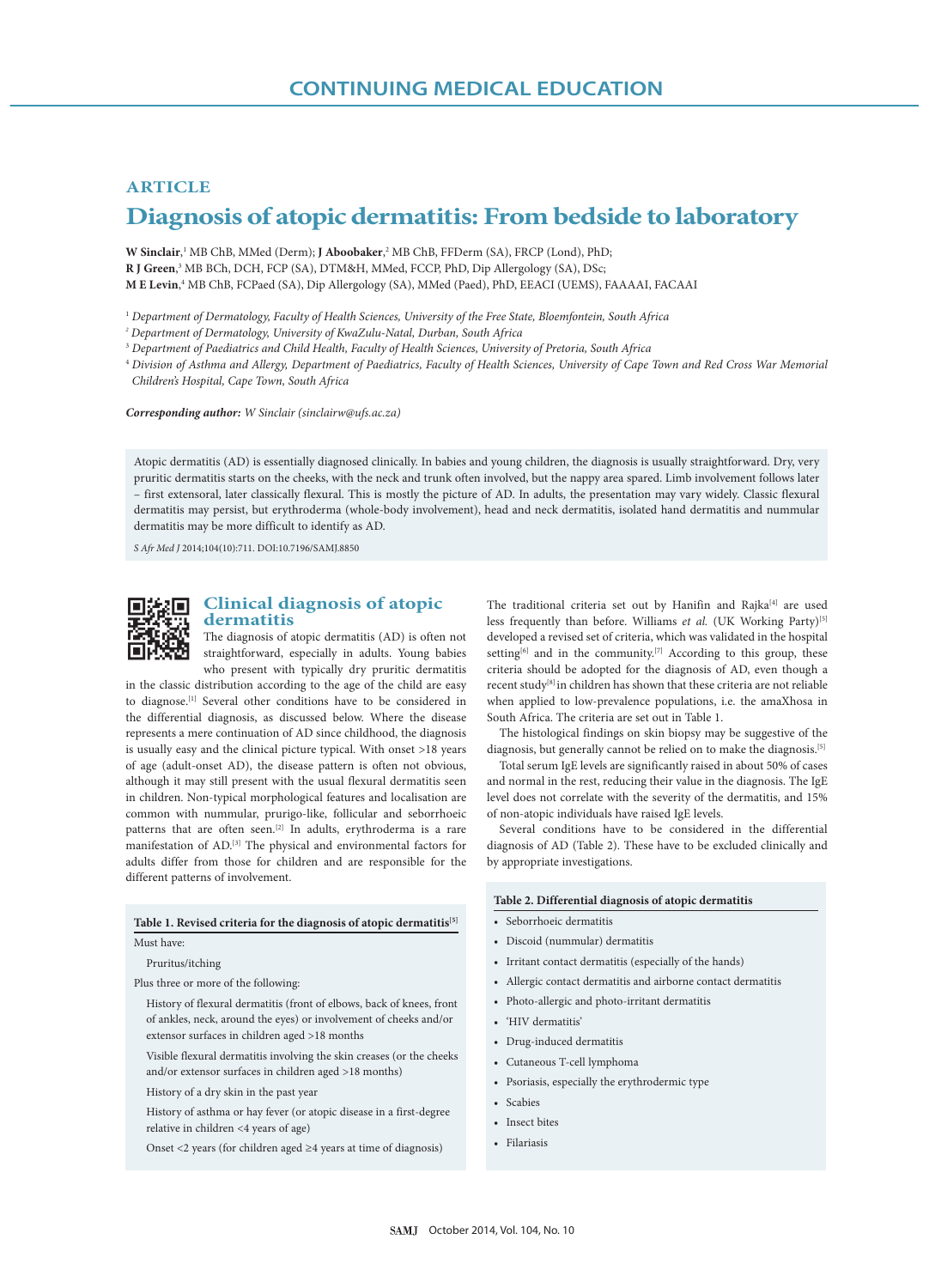# **Measuring the severity of atopic dermatitis**

The severity of dermatitis can be measured and monitored in several ways. The SCORing Atopic Dermatitis (SCORAD) index,[9] the Objective Severity Assessment of Atopic Dermatitis (OSAAD)<sup>[10-13]</sup> and the Three Item Severity Score<sup>[14]</sup> all have merit in a research context, but are not practical for daily clinical use.

It is the opinion of the authors that the severity assessment should be simplified, with the objective to stratify treatment accordingly in individual patients. We propose:

- Measuring the area involved in percentage of body surface, where 1% body surface approximates the size of one of the patient's hands (including the fingers).
- Establishing acute, subacute or chronic changes, where acute changes would imply more severe dermatitis.[1]
- Determining the impact on the patient's quality of life (e.g. sleep disturbances, absenteeism, visible scratch marks, social withdrawal).

Dermatitis can then be classified and treated as mild, moderate or severe as outlined below.

A flare of dermatitis can be defined as any episode of upgrading of the dermatitis, e.g. from mild to moderate (Table 3).

### **Table 3. Assessment of the severity of atopic dermatitis**

Mild: <5% body surface involved

No acute changes

No significant impact on quality of life

Moderate: 5 - 30% body surface involved

Mild dermatitis with acute changes

Mild dermatitis with significant impact on quality of life

Severe: >30% body surface involved

Moderate dermatitis with acute changes

Moderate dermatitis with significant impact on quality of life

## **Special investigations**

To diagnose AD, special investigations are rarely necessary, but may be performed mainly to identify trigger factors that flare up or aggravate the condition so that patients may be advised to avoid these. However, these investigations are useful in the management of AD, mostly in children.<sup>[15,16]</sup>

A skin biopsy is done occasionally and may be useful in an adult with generalised exfoliative erythroderma in order to differentiate it from other causes of erythroderma.[15]

Total serum IgE estimation, ImmunoCAP assays for specific IgE and skin-prick tests may be done to confirm the atopic nature of a patient's condition.

The skin-prick test is the most common procedure used to confirm food and inhaled aeroallergen sensitisation. Either commercially available extracts or fresh foods may be used, mostly cow's milk, hen's egg, wheat, soy, fish and peanuts. Aeroallergens (mites, pollens, moulds, and animal dander) may be tested in the same way. Commercial extracts are placed directly on the skin, which is pricked through the liquid. Aqueous fresh foods (or solid native foods crushed with saline) may be tested similarly. Solid native foods such as fruit may also be tested by pricking the food with a lancet and then pricking the skin – the 'prick-prick test'. A new lancet should be used for each skin prick. The test site is observed for 15 - 20 minutes and

the mean wheal reaction (largest diameter  $+90^{\circ} \div 2$ ) measured and recorded in millimetres. A positive control with histamine should be  $\geq$ 3 mm; a negative control with saline is also done.<sup>[17-20]</sup>

Variants of the skin-prick test include the scratch patch test, where the skin is scratched and the food applied under an occlusive patch, and the skin application test, where the food is applied to the skin without scratching and examined at 10-minute intervals for a reaction. These tests are not commonly used as they add no additional value to the routine test.<sup>[19,20]</sup>

Immediate-type (IgE-mediated) food allergy is diagnosed by taking a thorough history, performing tests, looking for specific IgE sensitisation by means of the tests mentioned above and performing oral food challenges if indicated. Negative skin and ImmunoCAP tests are useful for excluding an immediate-type reaction, but cannot exclude a delayed-type reaction.

Positive tests indicating sensitisation are not necessarily related to food allergy. The predictive values for a history of a food reaction, positive skin-prick test and positive food-specific IgE in isolation are poor for diagnosing food allergy in AD. The role of sensitisation must be interpreted together with the history, and in uncertain cases a food challenge test should be done to prove definite food allergy or food tolerance. If the diagnosis is not clear or the clinical relevance of a positive food allergy test is not certain, a food challenge test should be performed. Specific methods for food challenge testing are available from the authors.

In adults with head and neck dermatitis a positive ImmunoCAP assay to *Malassezia* species may be useful, as such patients may benefit from treatment with oral anti-yeast treatment.<sup>[15,16]</sup>

Patch tests involve formal testing to diagnose superimposed allergic contact dermatitis, e.g. in adult patients with chronic hand dermatitis. The aetiology of the continuing dermatitis is elucidated.<sup>[15]</sup> Formal patch tests are also useful for deteriorating dermatitis that is being intensively treated, as the patient may have an allergic contact dermatitis to one of the components of the current topical treatment.<sup>[15]</sup>

The atopy patch test is used to diagnose type IV hypersensitivity reactions and determine food and aeroallergen triggers for dermatitis. It is a specialised, time-consuming procedure that is highly specific, but with lower levels of sensitivity,<sup>[19]</sup> not often used in adults with AD.<sup>[15,16,18,19]</sup>

In cases of suspected immunodeficiency, tests such as human T-lymphotropic virus type 1 (HTLV-1), HIV, immunoglobulin subtypes, T- and B-cell numbers and functions will need to be done. If secondary bacterial infections are suspected, pus swabs will be necessary. A suspected herpes infection may be confirmed by a Tzanck smear, a rapid polymerase chain reaction test done on a dry swab or electronmicroscopy.[15]

#### **References**

- 1. Jordaan HF, Todd G, Sinclair W, Green R. Aetiopathogenesis of atopic dermatitis. S Afr Med J 2014;104(10):706-709. [http://dx.doi.org/10.7196/SAMJ.8840]
- 2. Ozkaya E. Adult-onset atopic dermatitis. J Am Acad Dermatol 2005;52:579-582. [http://dx.doi. org/10.1016/j.jaad.2004.11.037]
- 3. Rym BM, Mourad M, Bechir Z, et al. Erythroderma in adults: A report of 80 cases. Int J Dermatol 2005;44(9):731-735. [http://dx.doi.org/10.1111/j.1365-4632.2004.02100.x]
- 4. Hanifin JM, Rajka G. Diagnostic features of atopic dermatitis. Acta Derm Venereol Suppl (Stockh) 1980;92:44-47.
- 5. Williams HC, Burney PG, Hay RJ, et al. The UK Working Party's diagnostic criteria for atopic dermatitis. I. Derivation of a minimum set of discriminators for atopic dermatitis. Br J Derma 1994;131:383-396. [http://dx.doi.org/10.1111/j.1365-2133.1994.tb08530.x] 6. Williams HC, Burney PG, Pembroke AC, Hay RJ. The UK Working Party's diagnostic criteria for
- atopic dermatitis. III. Independent hospital validation. Br J Dermatol 1994;131:406-416. [http://dx.doi.<br>org/10.1111/j.1365-2133.1994.tb08532.x]<br>7. Williams HC, Burney PG, Strachan D, Hay RJ. The UK Working Party's diagno
- dermatitis. II. Observer variation of clinical diagnosis and signs of atopic dermatitis. Br J Dermatol<br>1994;131:397-405. [http://dx.doi.org/10.1111/j.1365-2133.1994.tb08531.x]<br>8. Chalmers DA, Todd G, Saxe N, et al. Validat
- eczema in a Xhosa-speaking African population. Br J Dermatol 2007;156(1):111-116. [http://dx.doi. org/10.1111/j.1365-2133.2006.07606.x]
- 9. European Task Force on Atopic Dermatitis. Severity scoring of atopic dermatitis. The SCORAD index:<br>Consensus report of the European Task Force on Atopic Dermatitis. Dermatology 1993;186:23-31.<br>[http://dx.doi.org/10.1159